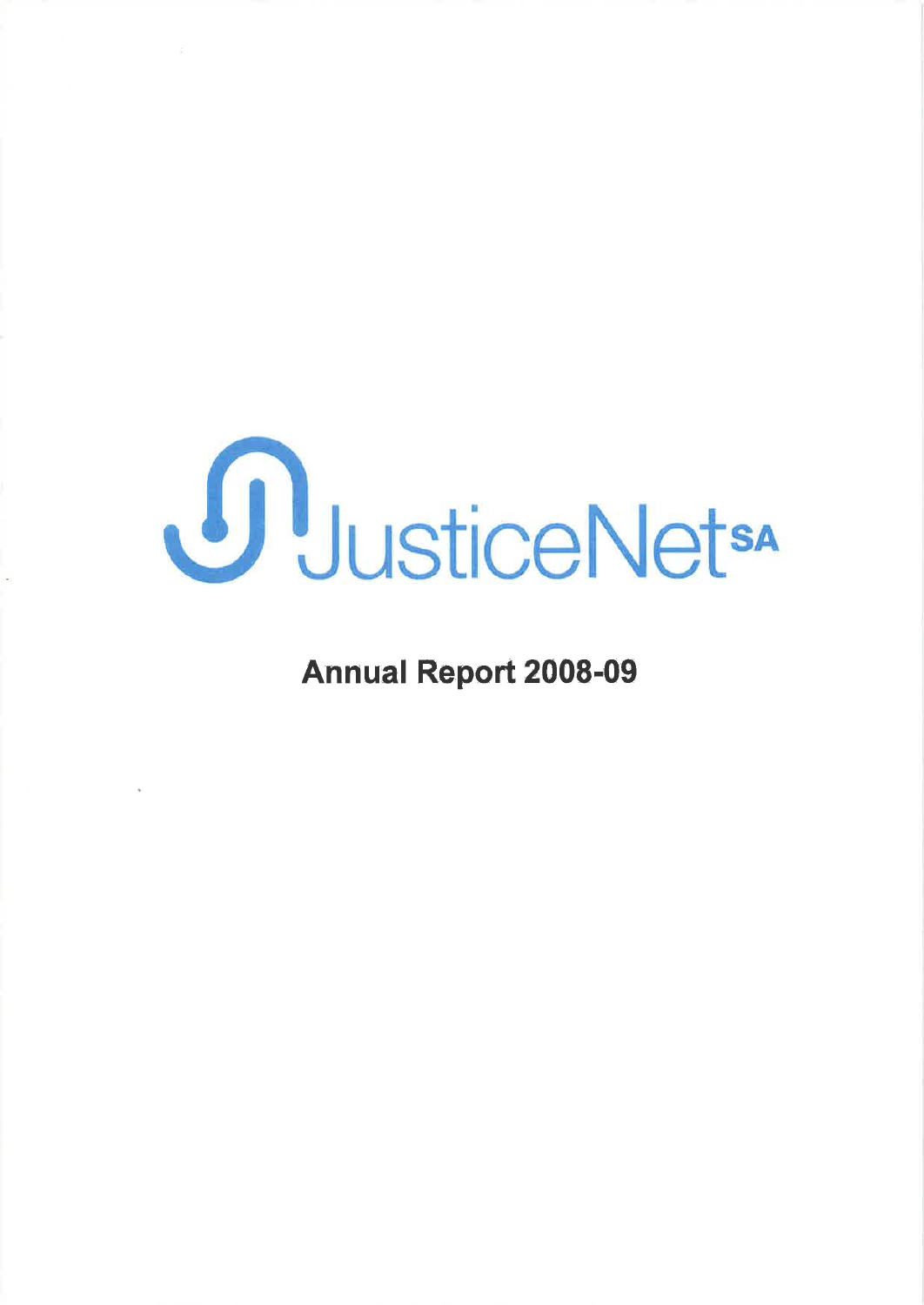

The Law School **ARBN** 135 823 513 Ligertwood Building<br>The University of Adelaide <mark>T</mark> 08 8303 5005 North Terrace **F 08 8303 4344** Adelaide SA 5005 **E** tim.graham@justicenet.org.au

- 
- 

www.justicenet.org.au

# **Contents**

President's Report

Executive Director's Report

Financial Report

6

3

1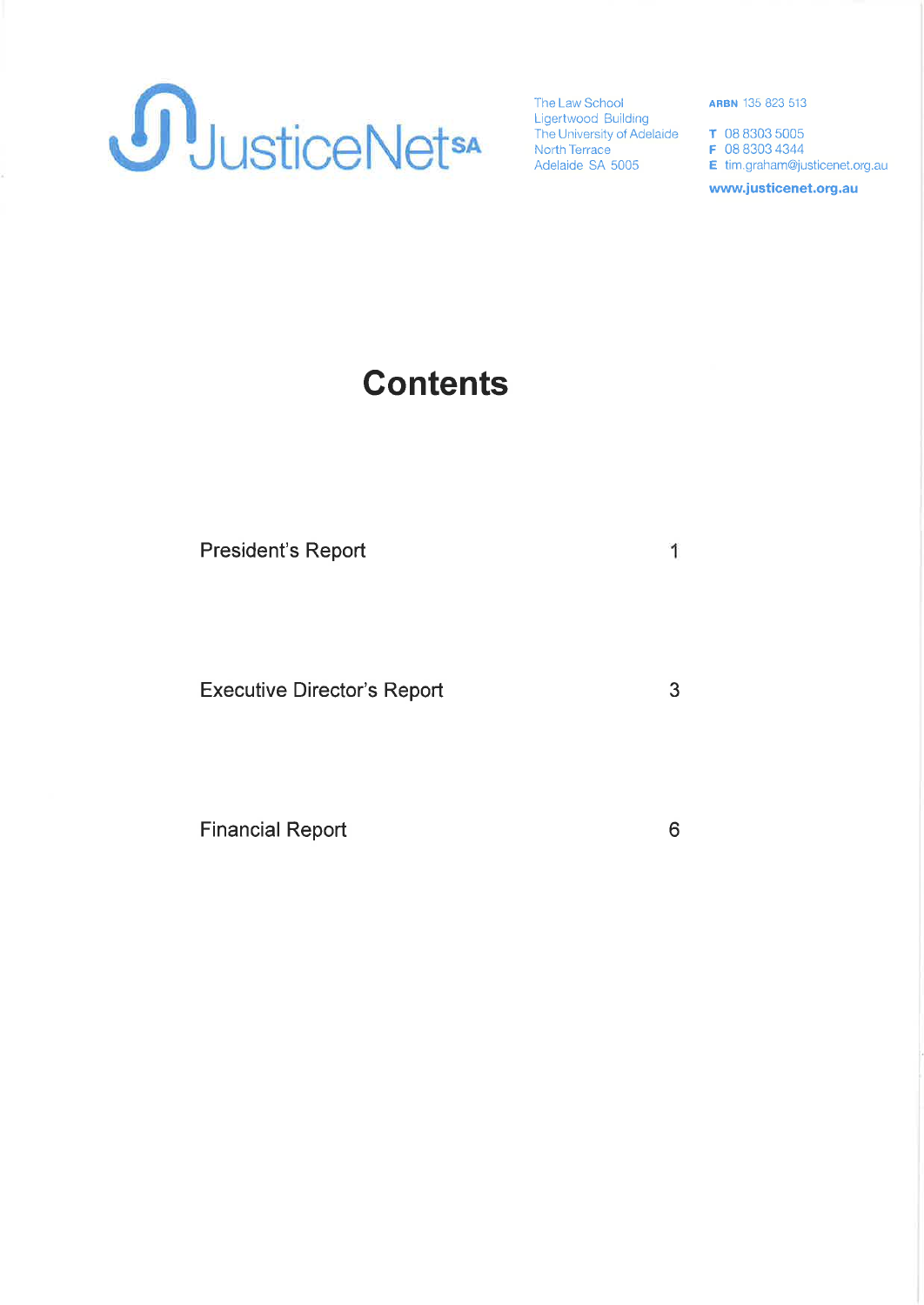

The Law School Ligertwood Building The University of Adelaide North Terrace Adelaide SA 5005

aRBN 135 823 513

r 0B 8303 5005

F 08 8303 4344

E tim.graham@justicenet.org.au www.justicenet.org.au

### President's Report

It is a delight to be preparing the President's report for the inaugural annual general meeting of JusticeNet SA.

The establishment of JusticeNet SA was a moment long anticipated by the members of our committee. My involvement began two and a half years ago when I first sat down to dinner at the Star of Siam with Jonathan Wells QC, Aleecia Murray and Kerry Clark. We had a general idea about setting up an organization to facilitate pro bono in South Australia but not, at that stage, too much more.

The idea of JusticeNet SA gradually took shape over many more dinners and bottles of wine. Knowing that we needed the right people to help us, our group grew to include contributions from Elicia Savvas, David Bulloch and Ross Richards from Westside Lawyers, Joanne Staugas and Nick Linke from the private profession and Gabrielle Canny from the Legal Services Commission. JusticeNet SA has reaped the benefits of a management committee representing the private profession, the bar, the Legal Aid sector and the community legal centres. The centre's close relationships with the Law Society and the Bar Association have also been central to its success in the first year.

Our vision for JusticeNet SA as the peak pro bono body for SA evolved through hours of talking, talking, talking. We conducted consultations with the private profession, the bar, the community legal sector and the Legal Services Commission, believing that the project would stand or fall on the strength of its relationships with its stakeholders. Having received good feedback and plenty of ideas from the consultation, the group settled on a model for JusticeNet SA that we believed would best suit the needs of South Australia's legal community.

Having decided the conceptual model for the project, the group rolled up its sleeves and got down to the nitty gritty of setting up an organization like JusticeNet SA. Many thanks must go to our Vice President, Kerry Clark, for arranging the incorporation of the centre and drafting its founding constitution. Special thanks also to our treasurer, Nick Linke, who (amongst many other things) cheerfully accepted the task of overseeing the centre's finances. All of the committee members, however, were involved in many long meetings and out-of-hours work attending to the myriad requirements of a newborn legal centre. Thanks to Fisher Jeffries for hosting our meetings and providing the wine and cheese to keep people going late into the evening.

Obtaining funding to establish a project like JusticeNet SA is always the biggest hurdle. Approaches to Commonwealth and State Attorneys-General were unfortunately unsuccessful. Thankfully, the Law Foundation of South Australia came on board with a \$100,000 grant for the centre's first year of operation and the University of Adelaide's Law School generously offered accommodation. lt was an exciting moment for us all to know that JusticeNet SA was finally to become a reality!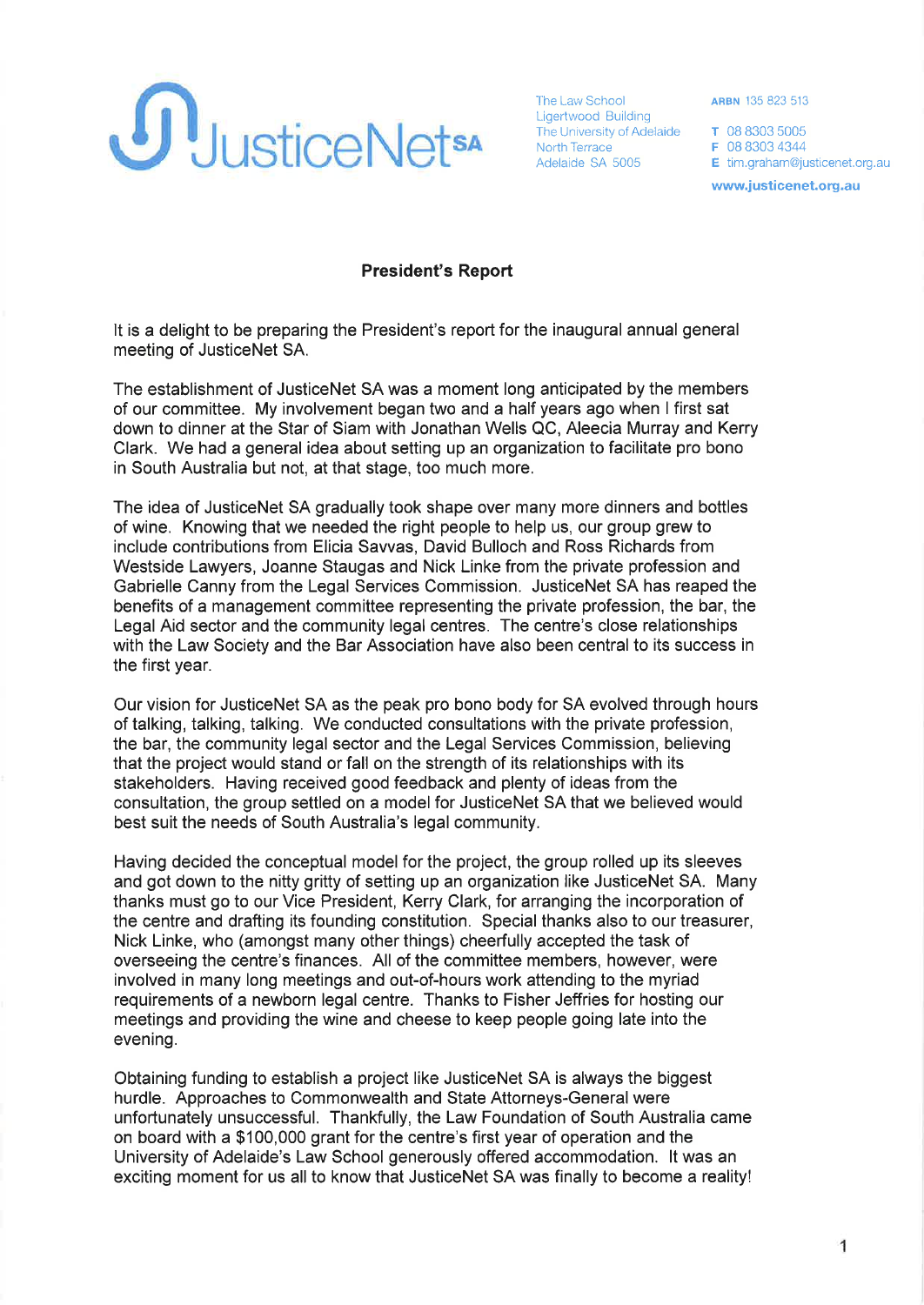

Our funding allowed us to hire one person to run the whole of JusticeNet SA. The role of Executive Director of JusticeNet SA is a large and ill-defined job but one that presents daily challenges and rewards. Our committee knew that finding the right person to lead JusticeNet SA in its first year was crucial. Much to our delight, our final interviewee for the position turned out to be Tim Graham, an experienced solicitor with a background in private practice, the community sector, government and university work. The committee has been delighted to have Tim on board - not only because he has lightened our individual loads! - but because of the professionalism, empathy and enthusiasm with which he has approached the work of JusticeNet SA. Welcome, Tim, and thank you.

Tim's first weeks were devoted to organizing the official launch of JusticeNet SA, hosting a meeting of our interstate colleagues in the pro bono sector and organizing a series of workshops for South Australia's private, Legal Aid and community sectors. All were a huge success and marked the advent of JusticeNet SA into South Australia's legal scene.

Our funding from the Law Foundation will finish all too soon at the end of the 200912010 financial year. The single biggest challenge will be to obtain sufficient funding to support JusticeNet SA's operations in the 2010/2011 financial year and beyond. The Centre welcomes all and any assistance in reaching this goal. ln the coming months JusticeNet SA will seek to extend its membership base and strengthen its relationships with all stakeholders. It looks forward to working with its members and all other participants in the South Australian legal community to make its first year of operation a success.

Of course, the establishment of JusticeNet SA would not have come about without the assistance from a large number of supporters. No doubt I will fail to mention some of them, and for that I apologise in advance. I take this opportunity to thank the Law Foundation of South Australia, the University of Adelaide Law School, the Law Society, the Bar Association, the Honourable Chief Justice Doyle and other members of the judiciary for leading our Walks for Justice, the Honourable Justice Mansfield AM, who launched JusticeNet SA and supported our funding application, Malcolm Blue QC, who also supported the funding application, John Corker and the National Pro Bono Resource Centre, our colleagues at PILCH Victoria, PILCH NSW and QPILCH, the Flinders Law Students'Association, Robyn Parkinson, our minutes secretary, the Hilton lnternational Hotel, Two Brothers Catering, the staff of the Legal Services Commission, Steve Balmer from BMD Designs for our website, Heidi Angove from lnternode for our web access and Dilfinch & Dilfinch for their graphic design.

It is with pleasure that I table this report for the information of members.

Paula Stirling President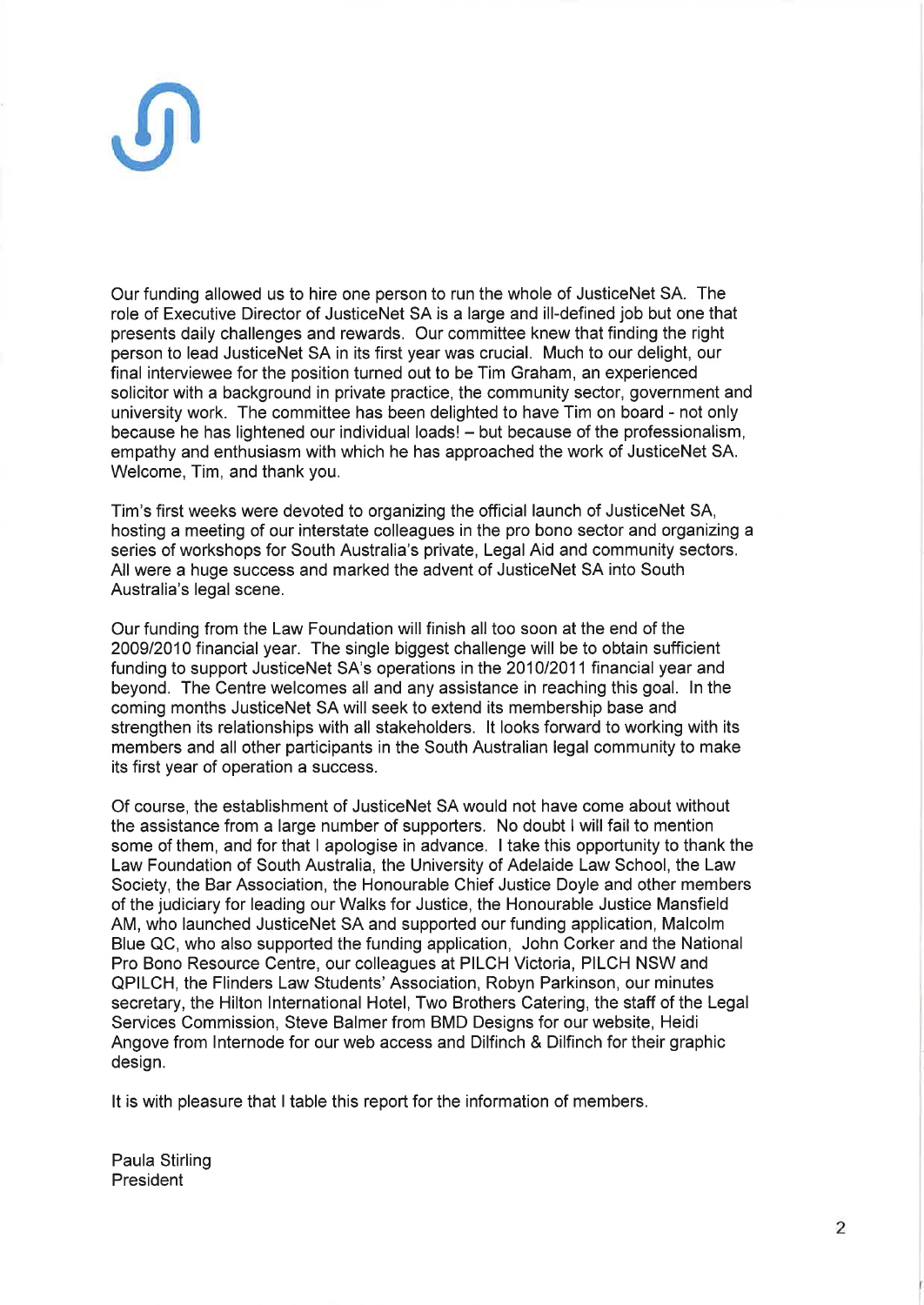

The Law School **ARBN** 135 823 513 Ligertwood Building The University of Adelaide T 08 8303 5005<br>North Terrace F 08 8303 4344 North Terrace F 08 8303 4344<br>Adelaide SA 5005 E tim.graham@ju

- 
- 

**E** tim.graham@justicenet.org.au

www.justicenet.org.au

### Executive Director's Report

### Introduction

JusticeNet is an independent, not for profit legal assessment and referral service. JusticeNet facilitates access to justice by matching eligible charitable organisations and members of the community with a safety net of member firms and barristers willing to give their services without charge.

JusticeNet aspires to be a 'clearing house'for pro bono legal service delivery in South Australia. JusticeNet's primary function is to receive, assess and refers requests for pro bono legal assistance in a coordinated manner that maximizes the efficient use of pro bono capacity within the legal profession and, through its activities, grows that capacity.

JusticeNet works collaboratively with other stakeholders that make up the South Australian legal profession, including the Legal Services Commission, Community Legal Centres, law schools, private law firms and the South Australian Bar.

### 2008-09 Financial Year

After years of preparation, seed funding from the Law Foundation, and the kind donation of premises from the University of Adelaide, JusticeNet SA was officially launched by the Honourable Justice Mansfield AM on 2 July 2009. The Executive Director commenced on 15 June 2009.

The last fortnight of the 2008-09 financial year was frenetic. ln the first two weeks of operation JusticeNet received 26 enquiries and managed to refer 3 matters to members and/or supporters. lt is amazing what can be achieved without basic administrative systems and procedures. Needless to say, I regularly exercised my executive 'discretion' in those hectic first weeks. lt is noteworthy that one of those first 3 referrals recently culminated in a four day hearing before the AAT and a successful outcome for the JusticeNet client.

As of 18 September 2009 JusticeNet has received 98 enquires and 26 written applications for assistance, and referred (or attempted to refer) 8 matters to members for pro bono legal assitance. (These figures do not include the 4 referrals facilitated by members of the Justicenet management committee over the several months prior to the launch of JusticeNet.)

#### Looking Ahead

The single greatest challenge facing JusticeNet is to secure its financial sustainability. This is a more challenging task than what might have been the case only 12 months ago thanks to the 'GFC', however, I am confident that it can, and will, be achieved.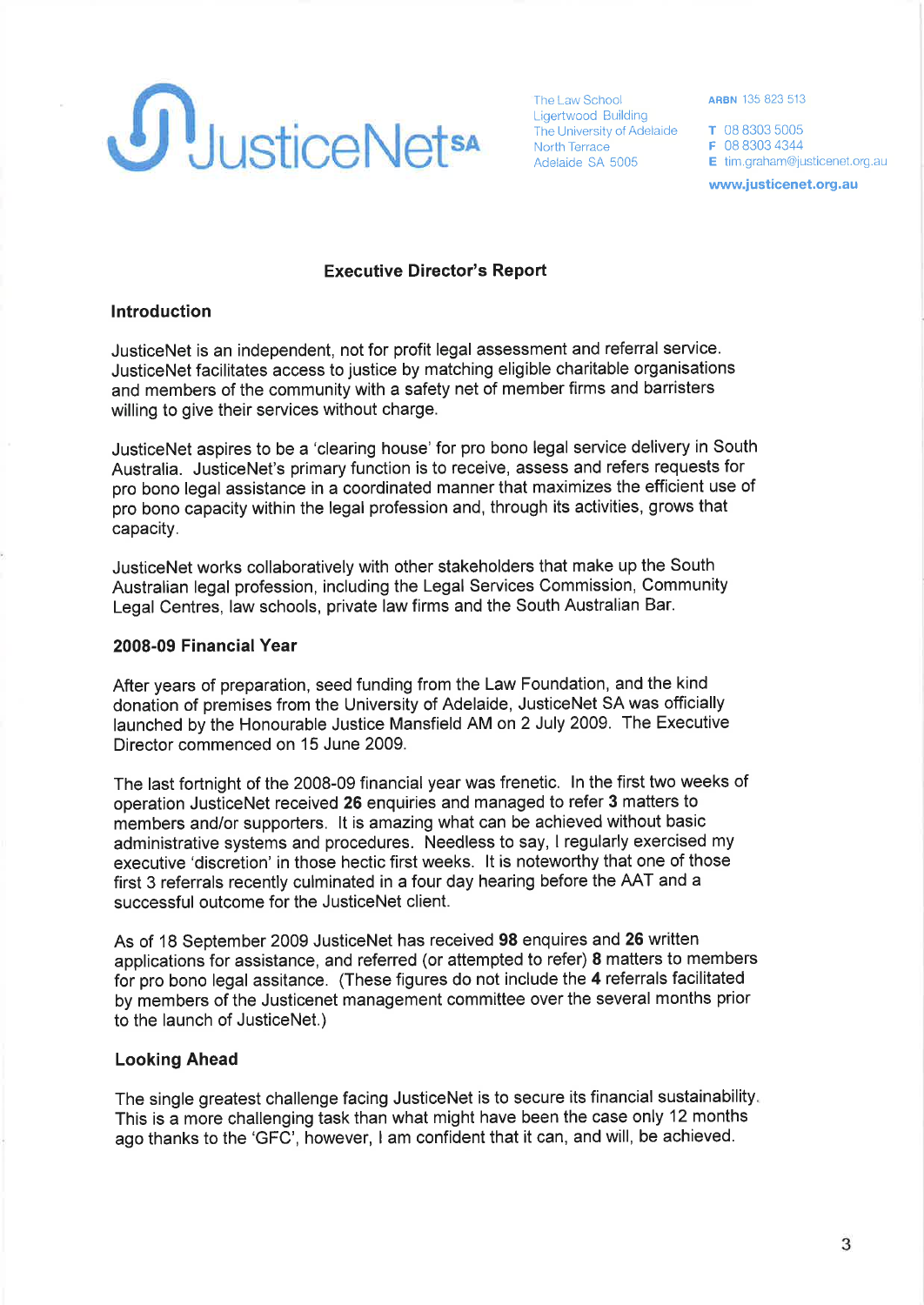JusticeNet currently has 6 member firms and 26 individual members (most of whom are members of the South Australian Bar). This is a promising start and we have strong expressions of interest from several more SA firms. Clearly, however, we must substantially increase our membership base to be self-sustaining. (And this is not only imperative from the perspective of financial viability but, as the referral scheme matures, will be essential to share the workload around.)

JusticeNet is currently preparing a comprehensive funding strategy that will address the potential funding opportunities and alternatives available. That strategy will, amongst other things, seek to engage all of our key stakeholders, including government, the legal profession and educational institutions, to ensure the success and longevity of this important project.

### Acknowledgements

ln addition to those mentioned in the President's report, I would like to acknowledge the efforts of the JusticeNet management committee who have been tireless in getting JusticeNet of the ground, and unfailingly supportive of my efforls. The management committee of JusticeNet consists of:

David Bulloch (resigned 08/09) Paula Stirling Nick Linke Gabrielle Canny

Kerry Clark Jonathan Wells QC Joanne Sfaugas (resigned 08/09)

Thanks also to the small group of law student volunteers who have donated a day/week to JusticeNet with enthusiasm and professionalism. JusticeNet's current law student volunteers are:

| Jessica De Silva | <b>Benjamin Stuart</b> |
|------------------|------------------------|
| Dayna Zuikelis   | Louise Young           |
| Sarah Broome     | Laura Daminato         |

Thanks also to our members for supporting JusticeNet and accepting pro bono referrals for those in need. Our current member firms are:

| Campbell Law            | <b>Donaldson Walsh</b> |
|-------------------------|------------------------|
| <b>DLA Phillips Fox</b> | Cowell Clarke          |
| <b>Fisher Jeffries</b>  | Piper Alderman         |

<sup>J</sup>usticeNet's member barristers are:

Mark Livesey QC George Stathopoulos Neville Morcombe QC **Martin Anders** Jonathan Wells QC

Hugh Abbott Margaret Kelly Michael Mills Kerry Clark lan Robertson SC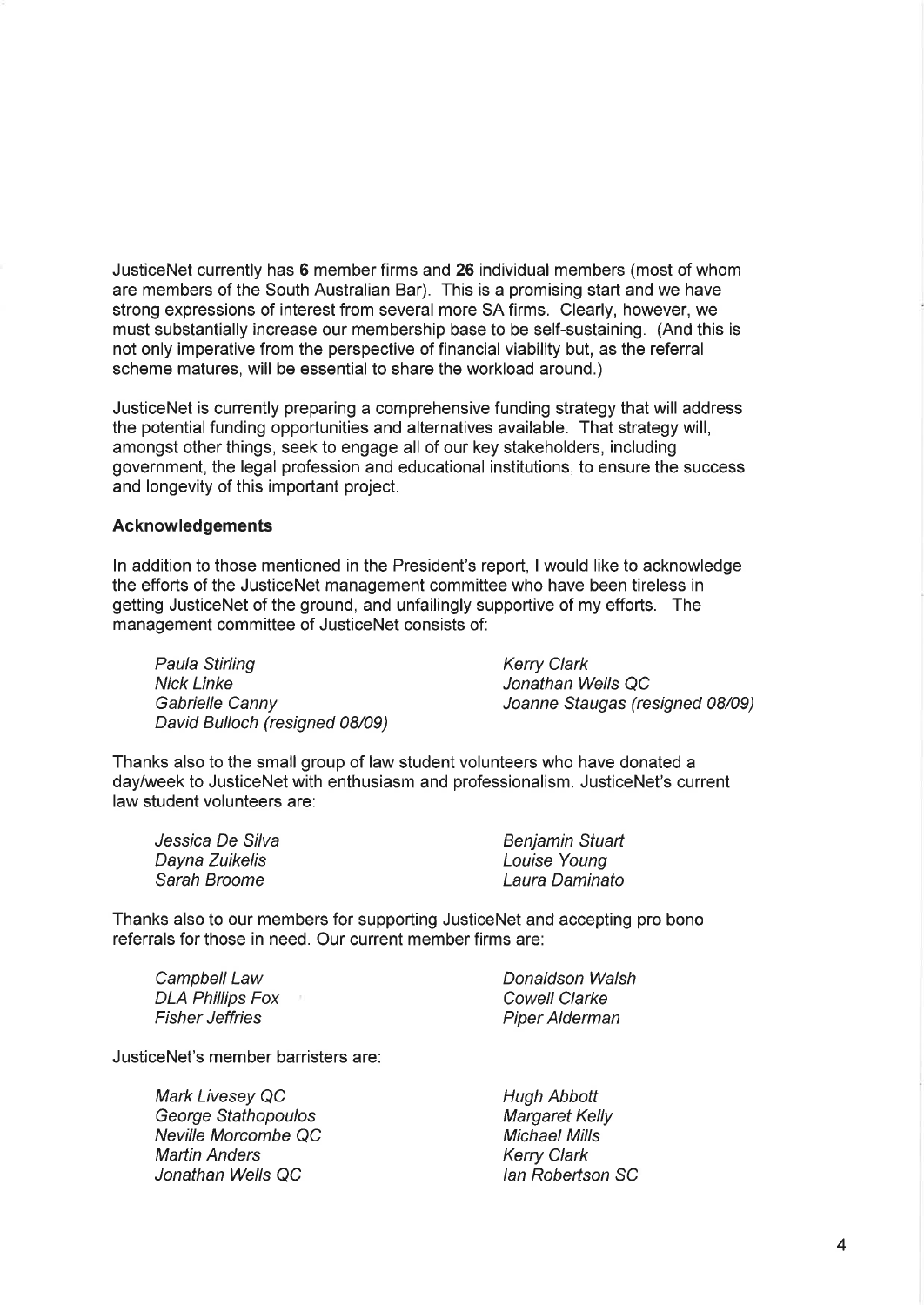

Roger Sallis **Claire O'Connor** Philip McNamara QC Christopher Brohier MichaelRoder SC Malcolm Blue QC Arlene Macdonald

Neville Rochow SC

Tim Graham 23 September 2009